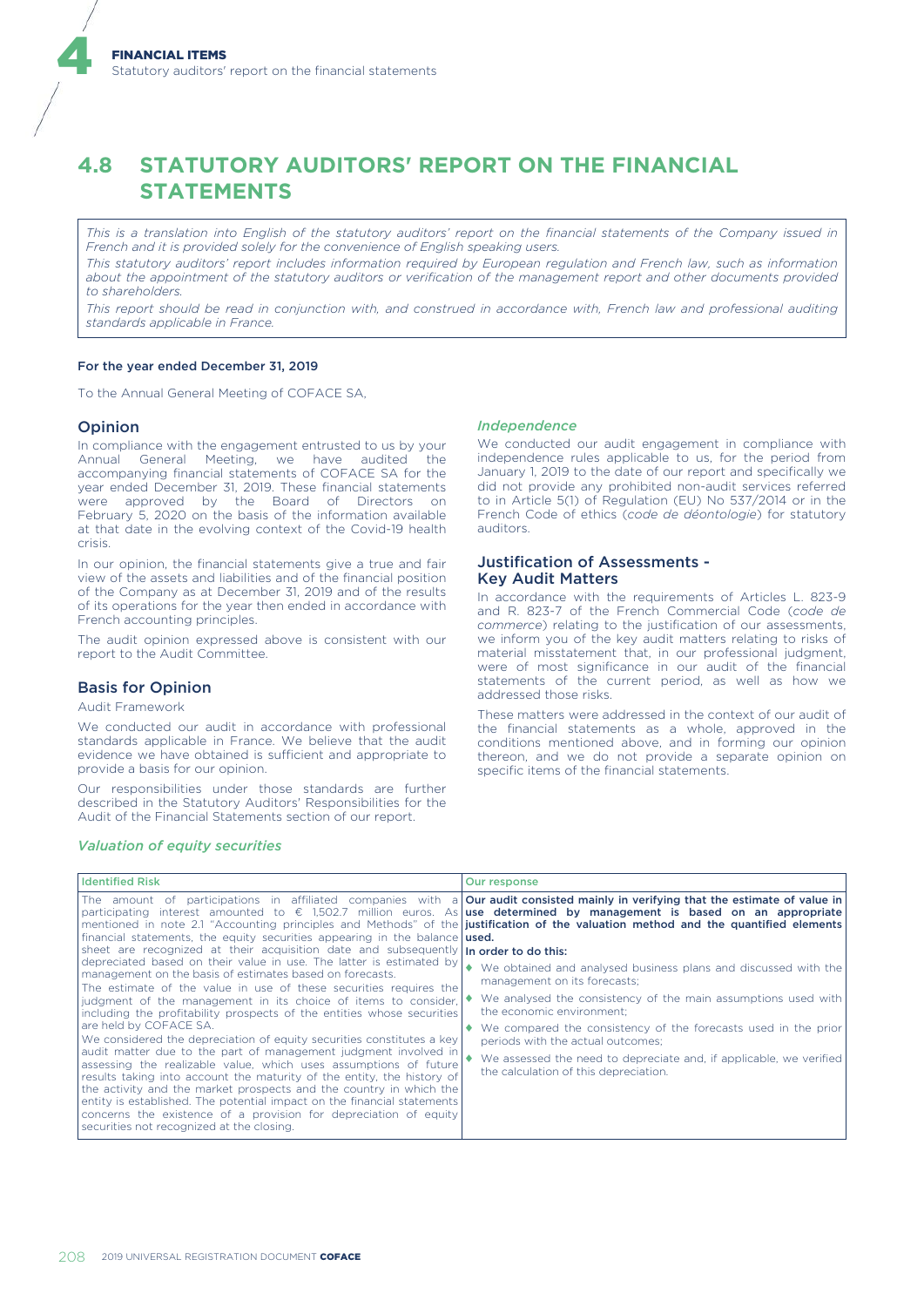

# Specific Verifications

We have also performed, in accordance with professional standards applicable in France, the specific verifications required by laws and regulations.

# *Information given in the management report and in the other documents with respect to the financial position and the financial statements provided to Shareholders*

We have no matters to report as to the fair presentation and the consistency with the financial statements of the information given in the management report of the Board of Directors approved on February 5, 2020 and in the other documents with respect to the financial position and the financial statements provided to shareholders. With regard to the events which occurred and the facts known after the date the financial statements were approved by Board of Directors relating to the impact of the Covid-19 crisis, the management indicated to us that they will be communicated to the Annual General Meeting called to approve the financial statements.

We attest the fair presentation and the consistency with the financial statements of the information relating to payment deadlines mentioned in Article D.441-4 of the French Commercial Code (*code de commerce*).

#### *Report on corporate governance*

We attest that the Board of Directors' report on corporate governance sets out the information required by Articles L. 225-37-3 and L. 225-37-4 of the French Commercial Code (*code de commerce*).

Concerning the information given in accordance with the requirements of Article L. 225-37-3 of the French Commercial Code (*code de commerce*) relating to remunerations and benefits received by or awarded to the directors and any other commitments made in their favour, we have verified the consistency with the financial statements, or with the underlying information used to prepare these financial statements and, where applicable, with the information obtained by your company from controlled companies included in the scope of consolidation. Based on these procedures, we attest the accuracy and fair presentation of this information.

With respect to the information relating to items that your company considered likely to have an impact in the event of a takeover bid or exchange offer, provided pursuant to Article L. 225-37-5 of the French Commercial Code (*code de commerce*), we have agreed this information to the source documents communicated to us. Based on these procedures, we have no observations to make on this information.

# *Other Information*

In accordance with French law, we have verified that the required information concerning the purchase of investments and controlling interests and the identity of the shareholders and holders of the voting rights has been properly disclosed in the management report.

# Report on Other Legal and Regulatory Requirements

#### *Appointment of the Statutory Auditors*

We were appointed as statutory auditors of COFACE SA by the sole shareholder held on February 28, 2008 for KPMG S.A. and by the Annual General Meeting held on May 3, 2007 for Deloitte & Associés. The previous auditors were Deloitte & Associés or another entity of the Deloitte network, whose original appointment details could not be determined.

As at December 31, 2019, KPMG was in the 12th year of total uninterrupted engagement and Deloitte & Associés was in the 13th year and 6th year since securities of the Company were admitted to trading on a regulated market.

# Responsibilities of Management and Those Charged with Governance for the Financial **Statements**

Management is responsible for the preparation and fair presentation of the financial statements in accordance with French accounting principles, and for such internal control as management determines is necessary to enable the preparation of financial statements that are free from material misstatement, whether due to fraud or error.

In preparing the financial statements, management is responsible for assessing the Company's ability to continue as a going concern, disclosing, as applicable, matters related to going concern and using the going concern basis of accounting unless it is expected to liquidate the Company or to cease operations.

The Audit Committee is responsible for monitoring the financial reporting process and the effectiveness of internal control and risks management systems and where applicable, its internal audit, regarding the accounting and financial reporting procedures.

The financial statements were approved by the Board of Directors.

# Statutory Auditors' Responsibilities for the Audit of the Financial **Statements**

# *Objectives and audit approach*

Our role is to issue a report on the financial statements. Our objective is to obtain reasonable assurance about whether the financial statements as a whole are free from material misstatement. Reasonable assurance is a high level of assurance but is not a guarantee that an audit conducted in accordance with professional standards will always detect a material misstatement when it exists. Misstatements can arise from fraud or error and are considered material if individually or in the aggregate, they could reasonably be expected to influence the economic decisions of users taken on the basis of these financial statements.

As specified in Article L. 823-10-1 of the French Commercial Code (*code de commerce*), our statutory audit does not include assurance on the viability of the Company or the quality of management of the affairs of the Company.

As part of an audit conducted in accordance with professional standards applicable in France, the statutory auditor exercises professional judgment throughout the audit and furthermore:

- ♦ Identifies and assesses the risks of material misstatement of the financial statements, whether due to fraud or error, designs and performs audit procedures responsive to those risks, and obtains audit evidence considered to be sufficient and appropriate to provide a basis for his opinion. The risk of not detecting a material misstatement resulting from fraud is higher than for one resulting from error, as fraud may involve collusion, forgery, intentional omissions, misrepresentations, or the override of internal control.
- ♦ Obtains an understanding of internal control relevant to the audit in order to design audit procedures that are appropriate in the circumstances, but not for the purpose of expressing an opinion on the effectiveness of the internal control.